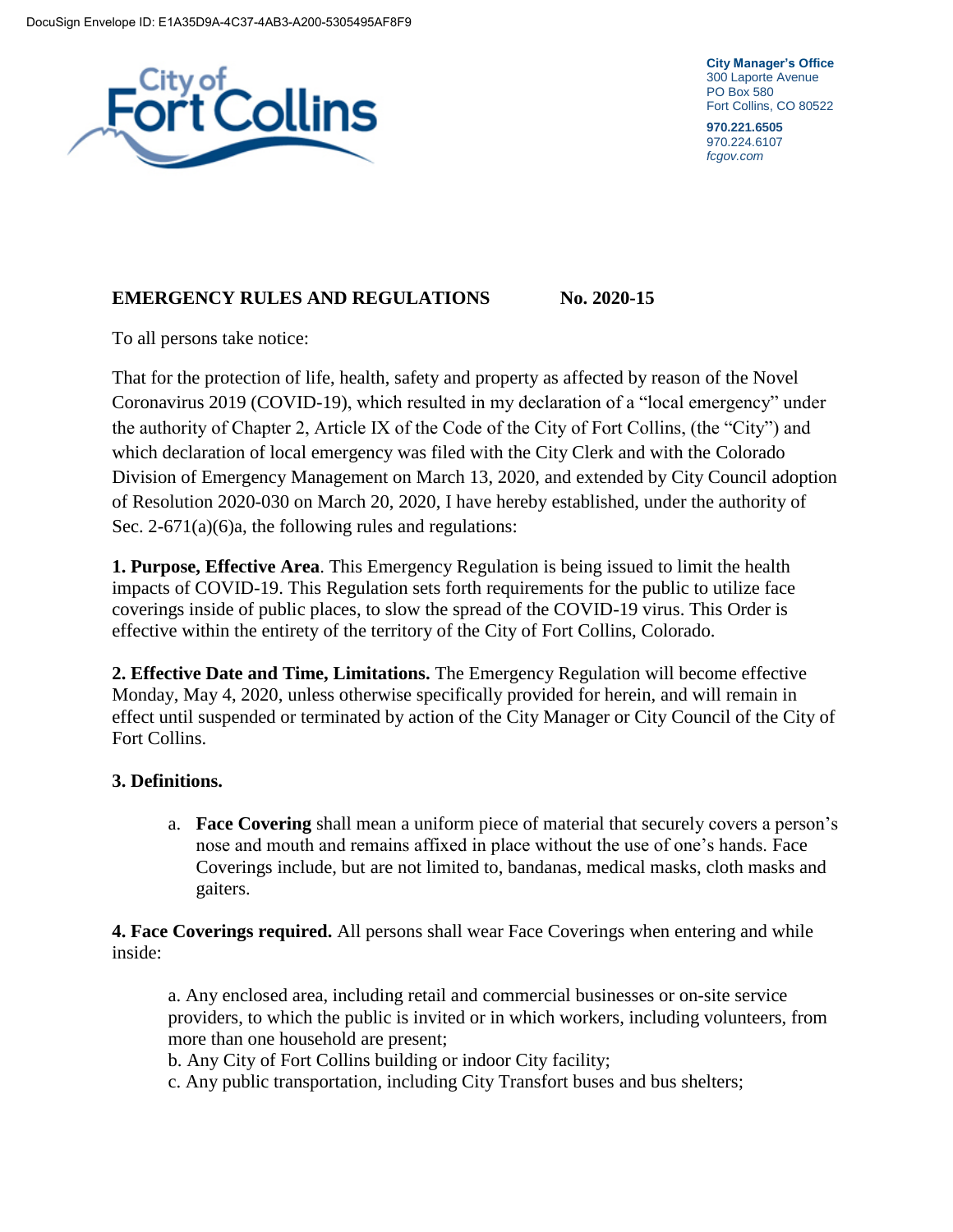Rules and Regulations May 1, 2020 Page 2 of 4



d. Any other public indoor place where persons are unable to maintain safe social distancing (six or more feet separation) from others not of their own household; or e. Any outdoor seating or patio area of a place that falls within Section 4(a).

**5. Face Coverings for workers.** All employers shall require, and make reasonable efforts to provide, Face Coverings to employees, volunteers and other workers in their places of employment that fall within the scope of Section 4 of this Regulation.

**6. Exceptions.** Nothing herein shall require the wearing of face coverings by the following persons or on the following properties:

a) Persons under the age of ten years or children within a childcare facility;

b) Persons for whom a face covering would cause impairment due to an existing health condition and who present a doctor's note to that effect;

c) Persons working in a professional office or other workspace who do not have any faceto-face interactions with or share workspace with other persons;

d) If the person is undergoing a medical or dental procedure that requires access to the person's mouth or nose; and

e) Property owned or operated by the federal, state or county governments.

f) Persons who are customers of banks, financial institutions and pawn shops, however, employees of these places must still wear face coverings.

**7. General Information for all Persons**. Pursuant to federal Centers for Disease Control guidance, the public is strongly encouraged to wear cloth Face Coverings that:

- Fit snugly but comfortably against the side of the face;
- Are secured with ties or ear loops;
- Include multiple layers of fabric;
- Allow for breathing without restriction; and
- Are able to be laundered and machine dried without damage or change to shape.

Information on making such masks can be found at: https://www.cdc.gov/coronavirus/2019 ncov/prevent-getting-sick/diy-cloth-face-coverings.html

## **THE PUBLIC IS DISCOURAGED FROM ATTEMPTING TO ACQUIRE HEALTH CARE AND INDUSTRIAL FACE COVERINGS THAT ARE NECESSARY TO PROTECT HEALTH CARE WORKERS DURING THE COVID-19 PANDEMIC.**

These actions will limit the cascading impacts on critical services by limiting spread of COVID-19. This Regulation and actions will help hospitals, first responders, and other healthcare services continue to provide services for those who need them (along with utilities, human services, and businesses) in the coming weeks and months. Collective action can save lives and is in support of the most vulnerable in our community.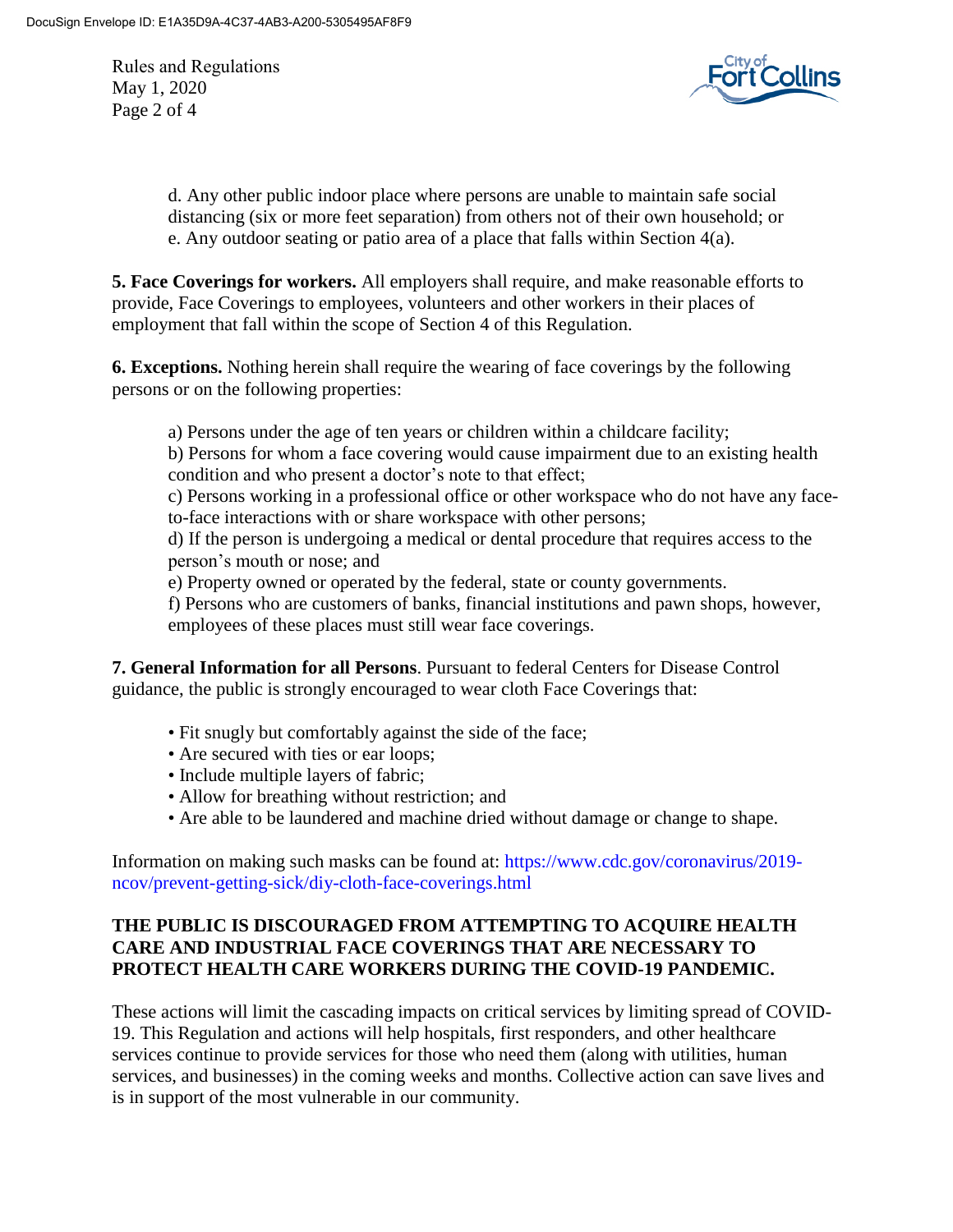Rules and Regulations May 1, 2020 Page 3 of 4



**8. Most Restrictive Standard Controls**. To the extent any State and/or Federal orders or laws are more restrictive than what is set forth herein, such orders control.

**9. Signage Required.** Any property that is subject to Section (4) of this emergency rule must display signage in a prominent area of the property that informs members of the public about the requirement to wear Face Coverings while entering and within the property. Sample signage can be found at [www.fcgov.com/coronavirus.](http://www.fcgov.com/coronavirus)

**10. Enforcement Process.** A person entering a property or area covered by this Regulation shall be notified by an Officer, as that term is defined by City Code, of the requirement to wear a Face Covering and, if the person does not comply with the Face Covering requirement, such person will be asked to leave the property or area that requires a Face Covering.

## **11. Penalties**.

a. Any person who, after being asked to wear a Face Covering, or to leave the property, continues to remain in the area or on the property requiring a Face Covering without wearing a Face Covering, shall be guilty of a criminal misdemeanor pursuant to Section 1-15 of the City Code. Fort Collins City Council, in its discretion, may pass an ordinance reducing the penalties for violations of this emergency rule to a civil infraction pursuant to Section 1-15(f) of the City Code.

b. Any person with operational control of a property subject to Section (4) of this emergency rule, including any employer, business operator or manager, who allows a person to remain inside or on the property without wearing a Face Covering shall also be guilty of a criminal misdemeanor pursuant to Section 1-15 of the City Code. Fort Collins City Council, in its discretion, may pass an ordinance reducing the penalties for violations of this emergency rule to a civil infraction pursuant to Section 1-15(f) of the City Code.

**12. Reporting Violations**. Members of the public can report suspected violations of this emergency rule at [www.fcgov.com/accessfortcollins](http://www.fcgov.com/accessfortcollins) or by calling (970)-416-2200. Please do not call 911 to report violations of this emergency rule.